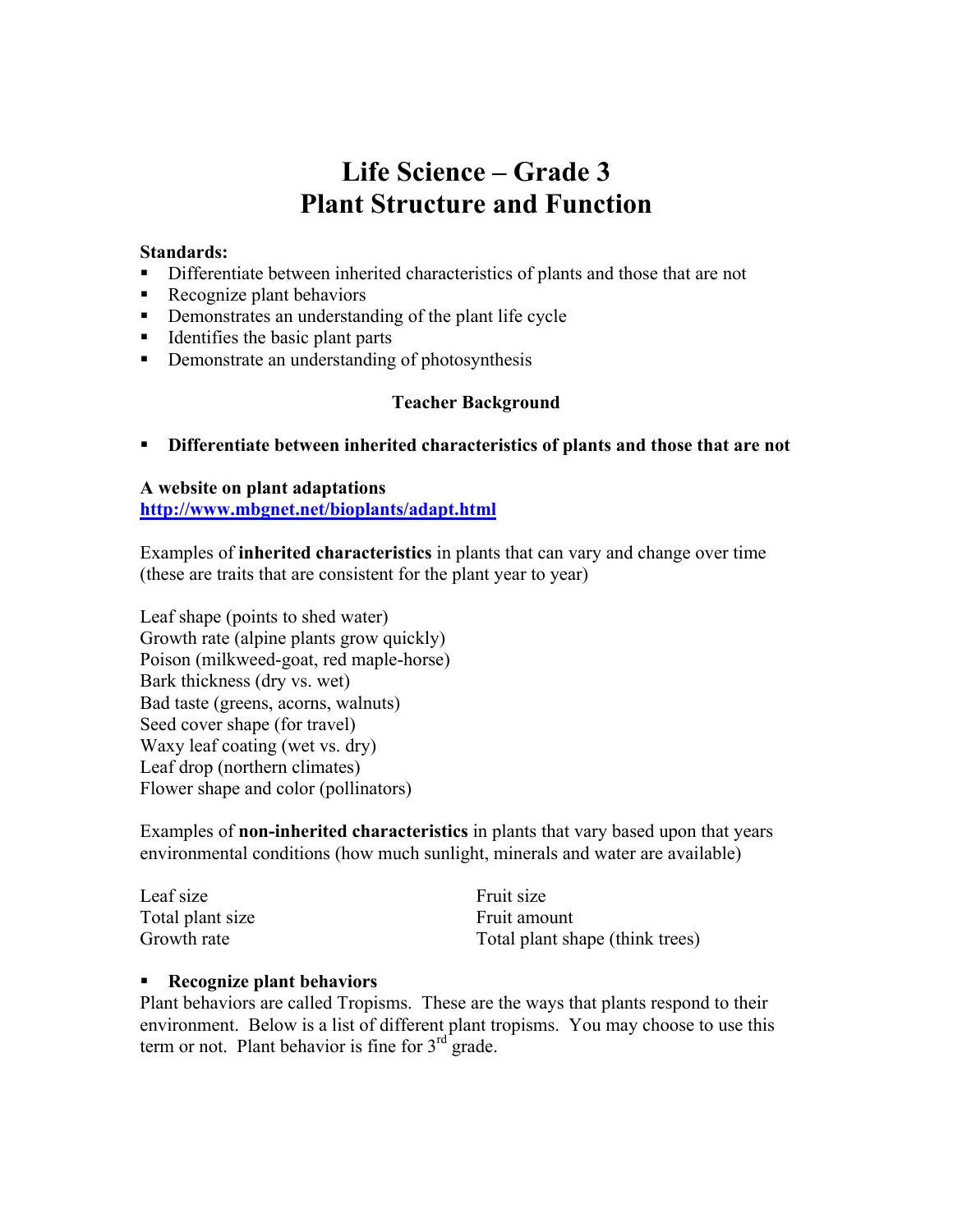- **Geotropism** response to gravity- Plant roots grow in the direction of gravity and plant stems grow opposite to the pull of gravity
- **Phototropism** response to light Plant leaves and stems grow in the direction of the strongest light.
- **Chemotropism** response to chemicals Plants roots will grow toward minerals that they need and away from others that are harmful, such as salt.
- **Thigmotropism** response to touch Some plants are able to respond to touch, such as the Venus flytrap, morning glory, pea and squash family tendrils (when they touch something they grow in that direction and grab on to it)

### **Demonstrates an understanding of the plant life cycle**

Plants have a distinct life cycle. It goes as follows:

Seed Seedling – germination is the name of this process Adult plant Flowering – pollination occurs here Seeds form Seed

Web site diagram of **plant life cycle** and **germination** plant videos http://www.the-simple-homeschool.com/plant-life-cycle.html

Pollination - description

http://www.plantadvice.co.uk/blogs/59/

#### video slideshow

http://www.youtube.com/watch?v=J1VnJuL7kT4&feature=related

**Identifies the basic plant parts**

Plant parts and functions

| <b>Roots</b> | <b>Structure - Tap root, lateral root, Root hairs, root cap</b><br><b>Function</b> - anchor plant – absorb nutrients – absorb water                                                                                                                                                    |
|--------------|----------------------------------------------------------------------------------------------------------------------------------------------------------------------------------------------------------------------------------------------------------------------------------------|
| <b>Stems</b> | <b>Structure -</b> Microscopic tubes<br>Phloem-carries the food (sap) $(2$ way flow) – living tissue<br>$X$ ylem – carries the water (one way flow – up) – dead tissue (inside of the<br>stem)<br><b>Function</b> - support leaves and flowers – transport between roots and<br>leaves |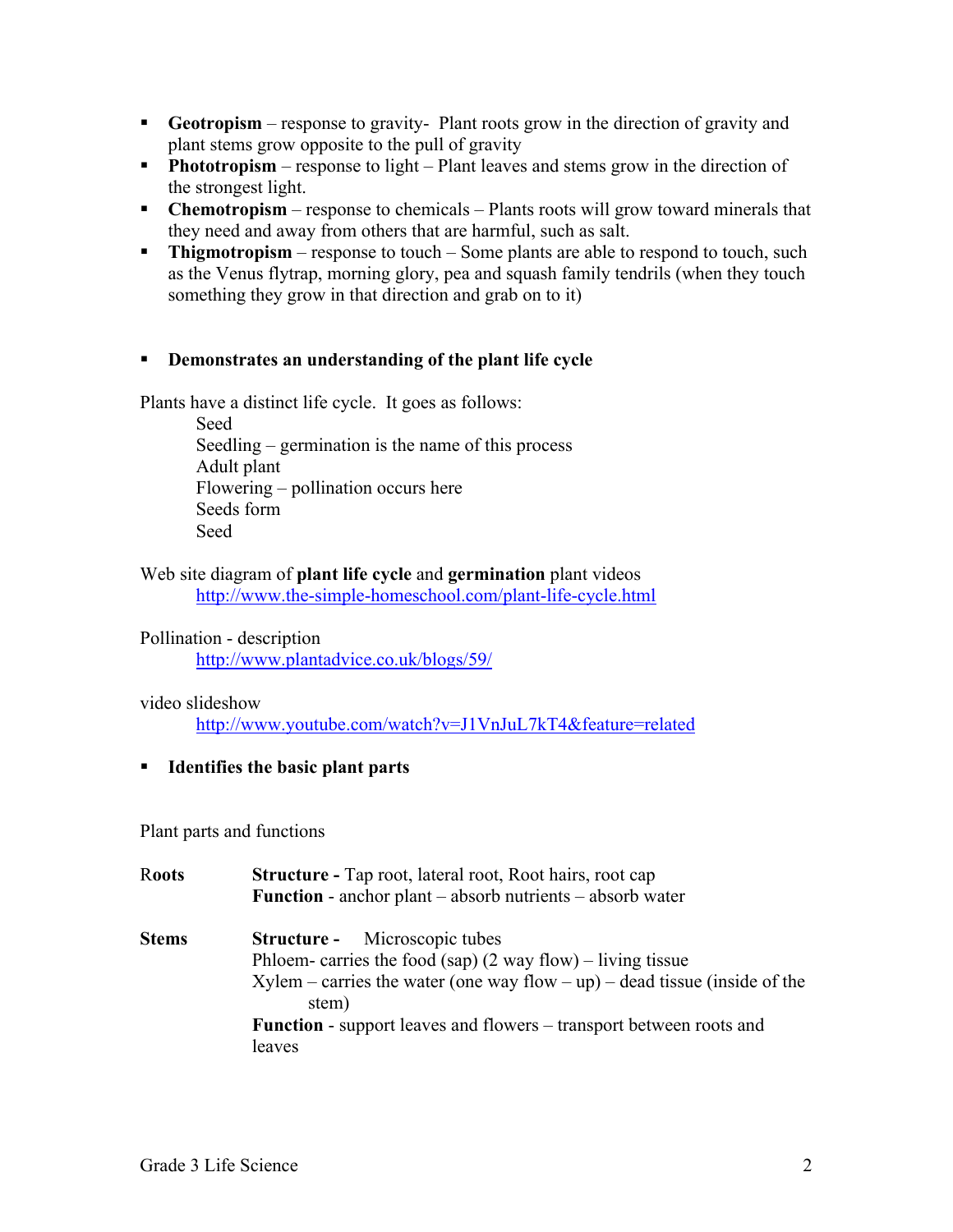| <b>Leaves</b> | $Structure-$                      | Macro parts - petiole, midrib, margin, tip,<br>Microscopic parts – cuticle, epidermis, stomata, chloroplast |
|---------------|-----------------------------------|-------------------------------------------------------------------------------------------------------------|
|               | <b>Function -</b>                 | Collect sunlight                                                                                            |
|               |                                   | Photosynthesis $-$ (put together with light)Produce sugar in the                                            |
|               |                                   | chloroplasts by collecting sunlight and using it to combine CO2                                             |
|               | and water to form glucose (sugar) |                                                                                                             |
| <b>Flower</b> | Structure –                       | protective parts – receptacle, sepal, petal                                                                 |
|               |                                   | Female parts - Pistil (stigma, style, ovary, ovule)                                                         |
|               |                                   | Male parts - Stamen (anther, filament, pollen)                                                              |
|               | <b>Function -</b>                 | Produces fruit, but most important is seeds                                                                 |

### **Demonstrate an understanding of photosynthesis**

Photosynthesis is a very difficult topic for children (and adults) to understand, but the gist of it is that plants use sunlight to make sugar from Carbon dioxide and Water. Plants use sunlight for energy in a similar way that we use heat to change a cake batter into a cake (or sugar cookie batter into a sugar cookie)

Leaves contain structures in their cells called chloroplasts. Chloroplasts contain the chemical chlorophyll which through a rather involved process converts sunlight into an unstable chemical form of energy. This chemical (ATP) is then used to rearrange water and carbon dioxide so that it becomes glucose or sugar, which is used by the plant for energy (eaten if you will). The sugar can be stored for a long time and more importantly, can be eaten by animals. (Thus we are all eating different forms of sunshine!)

This trick is the beginning of almost all food chains on Earth. It is really an amazing feat and one that should cause students to be full of wonder. You can trigger a student's curiosity by asking how plants eat food. Where is their mouth? How does it get food? Once you get to the answer that plants make their own food you can explain that if they could do this, then instead of going to the cafeteria for lunch, we would all march outside, lay down in the sun and make lunch. Then all the food we would need would be stored in our body.

There are many videos on photosynthesis, but most are too complicated. If students can understand that

- 1. Plants make food by using sunlight, carbon dioxide and water
- 2. This is the beginning of almost all food chains on Earth
- 3. Humans depend upon plant photosynthesis for all our food.

Then you will have accomplished this objective.

Plant terminology page http://grandpacliff.com/Plants/Glossary-Plants.htm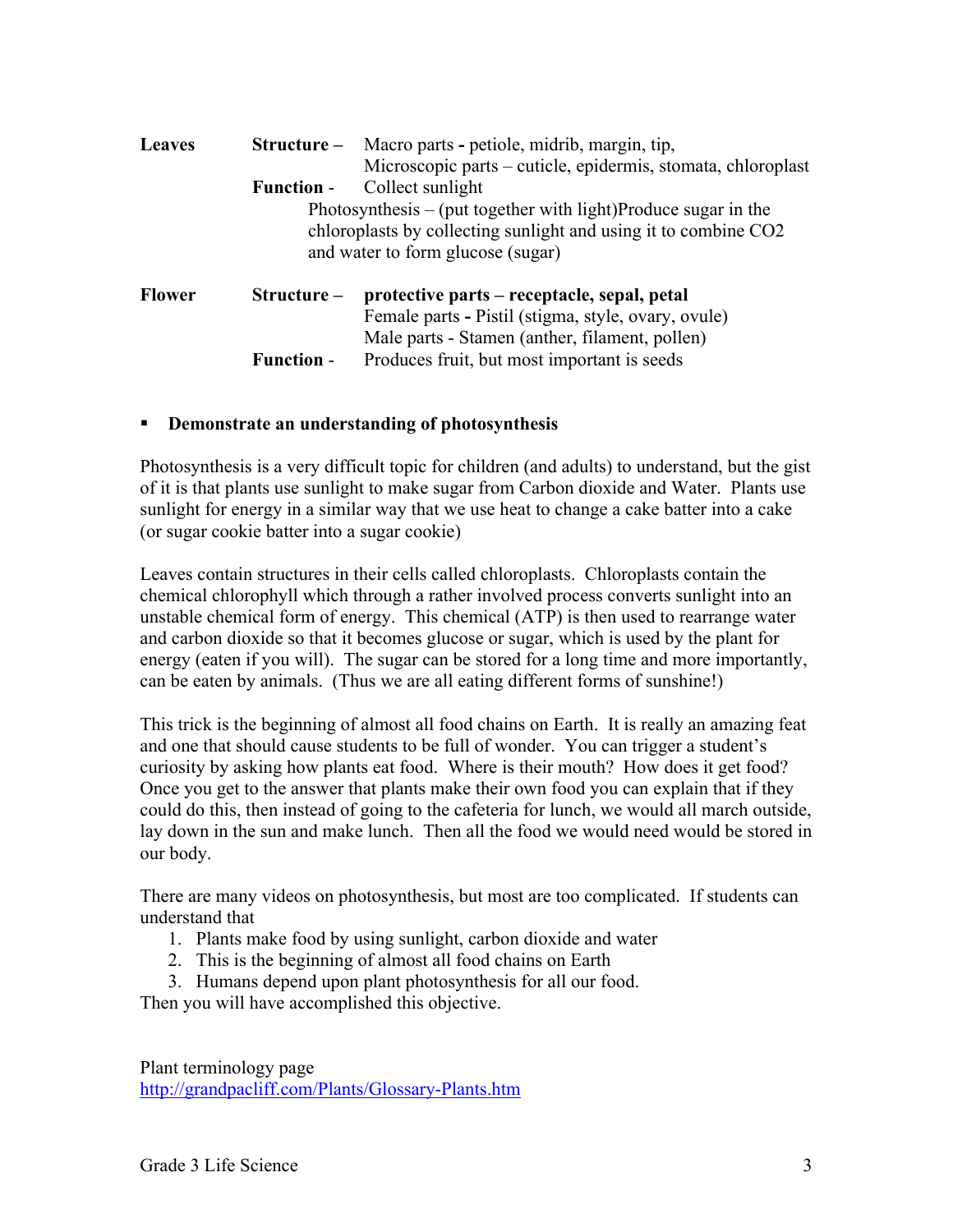# **Lesson 1 - Parts of a Plant**

**Materials:** Roots – strings of ropes that go around the ankles Stems – a belt of straws that goes around the waist Leaves – green paper leaves that go on the arms Flower – a flower that goes on the students head.

### **Procedure:**

- 1. Select a child to be the plant
- 2. Invite a student to place a part on the plant.
- 3. Invite another student to tell it's function
- 4. Repeat until all the plant parts are on.

Teacher Cheat Sheet:

| Teacher Cheat Dheet. |                                                                            |                                                                               |  |
|----------------------|----------------------------------------------------------------------------|-------------------------------------------------------------------------------|--|
| <b>Roots</b>         | <b>Structure - Tap root, lateral root, Root hairs, root cap</b>            |                                                                               |  |
|                      |                                                                            | <b>Function</b> - anchor plant – absorb nutrients – absorb water              |  |
|                      |                                                                            |                                                                               |  |
| <b>Stems</b>         | Structure -                                                                | Microscopic tubes                                                             |  |
|                      | Phloem-carries the food (sap) $(2$ way flow) – living tissue               |                                                                               |  |
|                      | stem)                                                                      | $X$ ylem – carries the water (one way flow – up) – dead tissue (inside of the |  |
|                      | <b>Function</b> - support leaves and flowers – transport between roots and |                                                                               |  |
|                      | leaves                                                                     |                                                                               |  |
|                      |                                                                            |                                                                               |  |
| <b>Leaves</b>        | $Structure-$                                                               | Macro parts - petiole, midrib, margin, tip,                                   |  |
|                      |                                                                            | Microscopic parts – cuticle, epidermis, stomata, chloroplast                  |  |
|                      | <b>Function -</b>                                                          | Collect sunlight                                                              |  |
|                      |                                                                            | Photosynthesis $-$ (put together with light)Produce sugar in                  |  |
|                      |                                                                            | the chloroplasts by collecting sunlight and using it to combine CO2           |  |
|                      |                                                                            | and water to form glucose (sugar)                                             |  |
| <b>Flower</b>        | Structure –                                                                | protective parts – receptacle, sepal, petal                                   |  |
|                      |                                                                            | Female parts - Pistil (stigma, style, ovary, ovule)                           |  |
|                      |                                                                            | Male parts - Stamen (anther, filament, pollen)                                |  |
|                      | <b>Function -</b>                                                          | Produces seeds                                                                |  |
|                      |                                                                            |                                                                               |  |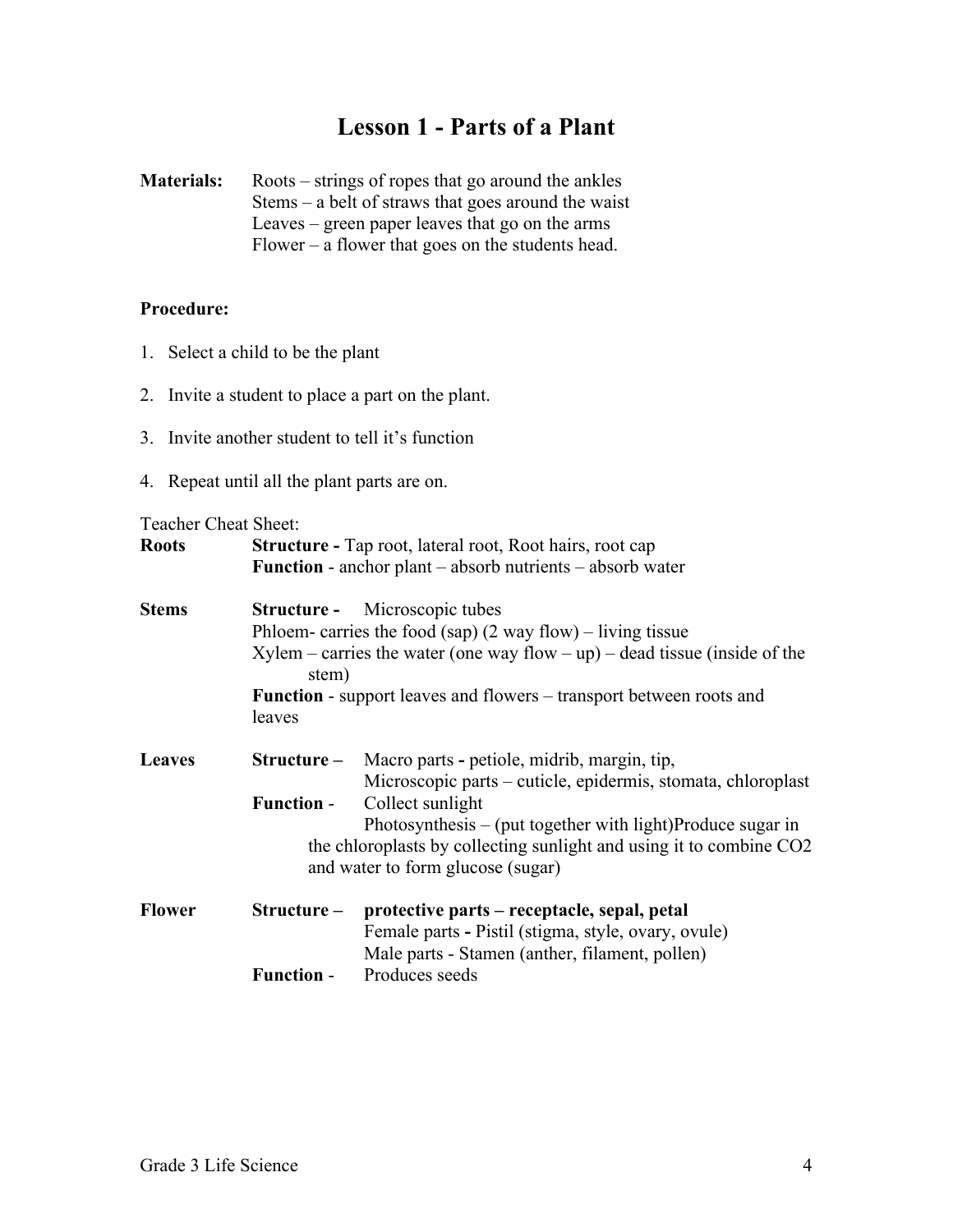# **Lesson 2 - Flower Dissection Lab**

### **Objectives**:

- $\infty$  To learn the parts of the flower.
- $\infty$  To compare male and female flower anatomy

## **Materials:**



## Picture from www.madsci.org

### **Procedure**:

1. Each group will be given one flower, one knife and a paper towel.

2. Hold the flower upside down and identify the sepals and petals.

3. Record the number of sepals and petals on the data sheet.

4. Using your knife, very **CAREFULLY** remove each sepal and petal. Arrange them in two piles on your paper towel.

5. Draw what remains of your flower in Drawing #1. Be sure to label: Anther, Stamen, Filament, Stigma, Style, Ovary, & Pistil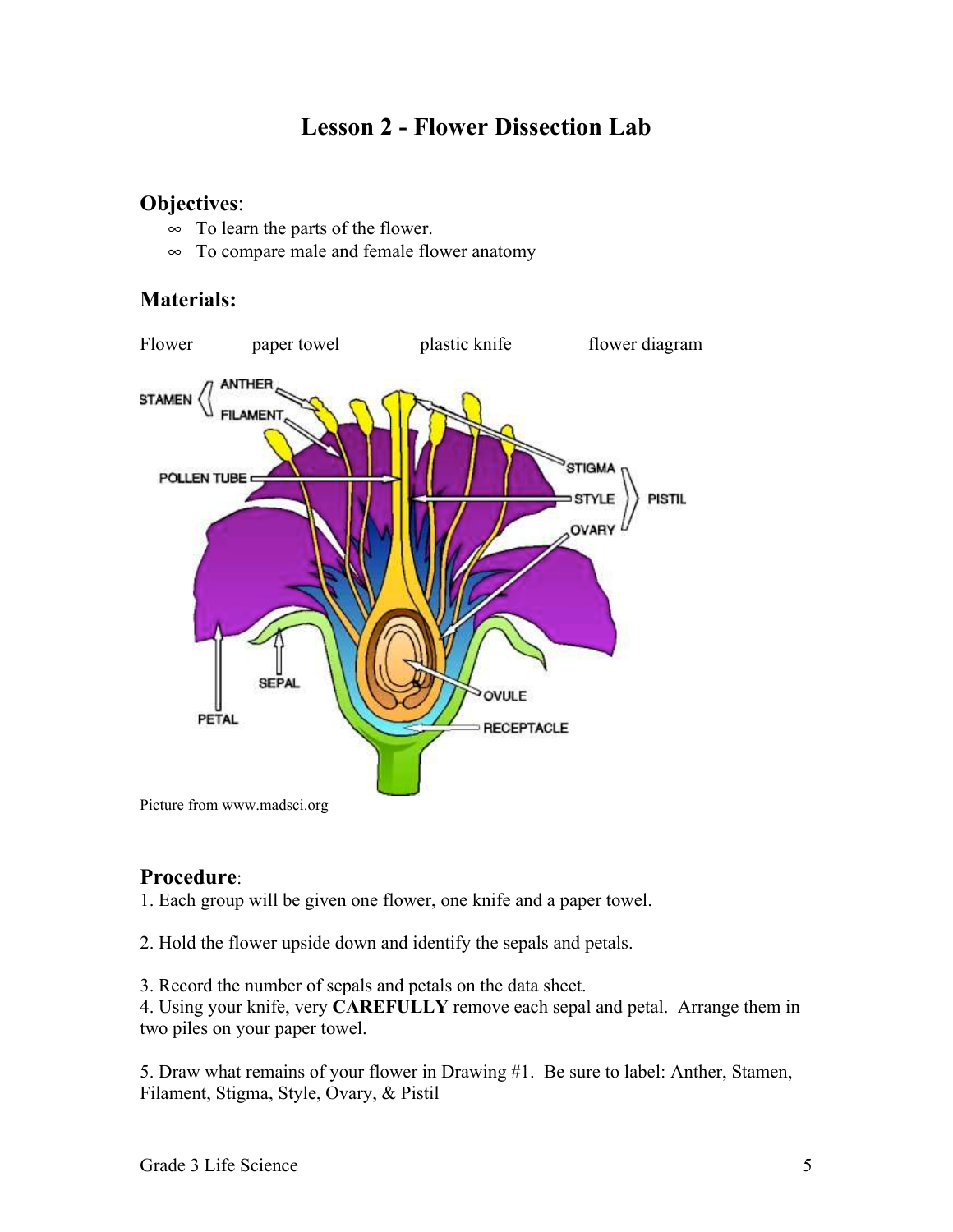6. The anthers may be releasing **pollen**. Tap it a little on a white sheet of paper. The powder is the pollen.

7. Count the number of Anthers. Record it in the data sheet.

8. Count the number of sections in the pistil. Record in the data sheet.

7. Use your knife to cut the pistil in ½ crosswise. Look inside the ovary. See if you can find the **ovules**. They are little, baby seeds. When fertilized, they will become **seeds**. Count the number of sections in the ovary. Record in the data sheet.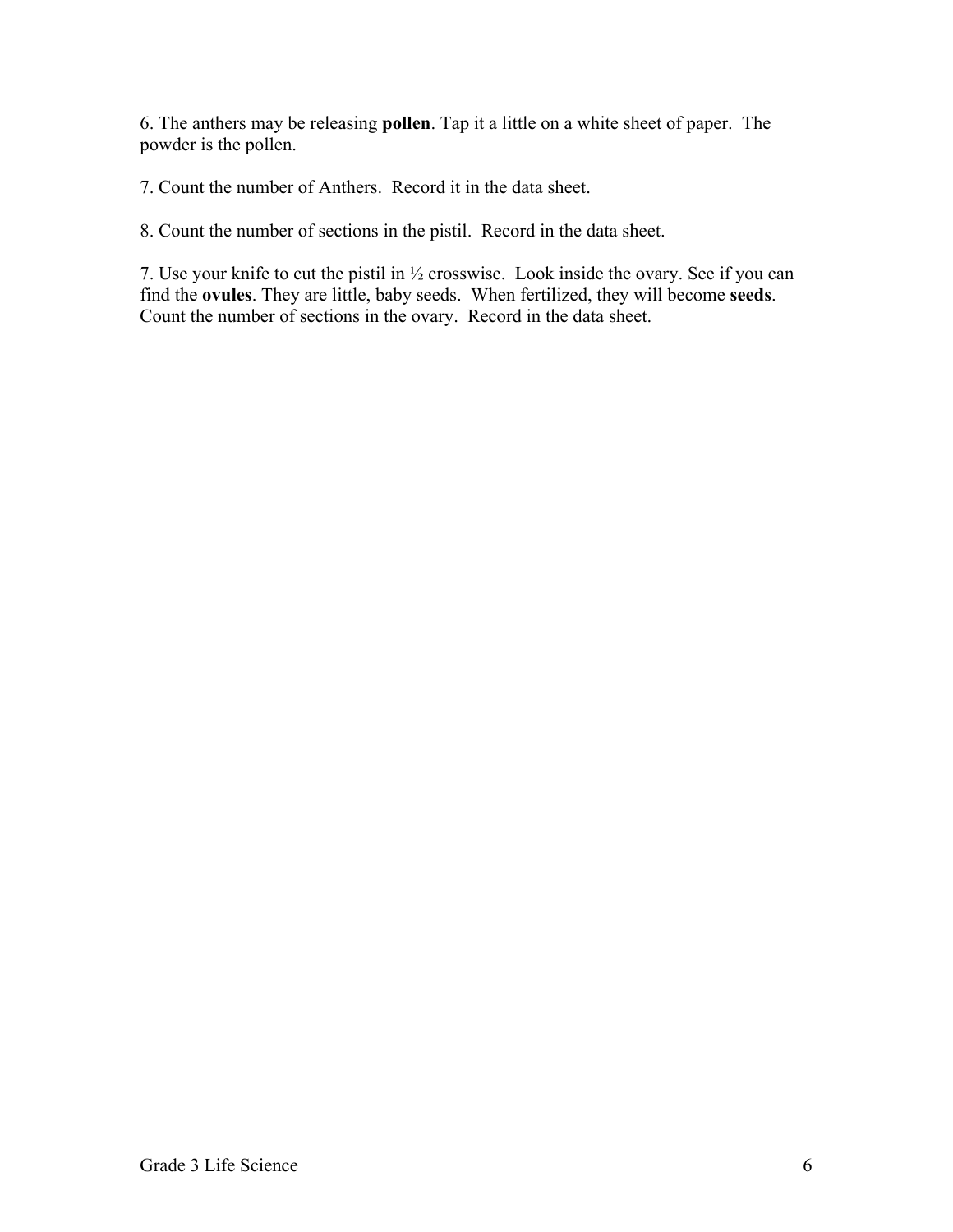# **Flower Part Data Sheet**

| <b>Flower Part</b> | <b>Number of Parts</b> | <b>Monocot or Dicot</b> |
|--------------------|------------------------|-------------------------|
|                    |                        |                         |
| <b>Sepal</b>       |                        |                         |
|                    |                        |                         |
| Petal              |                        |                         |
|                    |                        |                         |
| Anther             |                        |                         |
|                    |                        |                         |
| <b>Pistil</b>      |                        |                         |
|                    |                        |                         |
| Ovary              |                        |                         |

**Drawing #1**

**Please draw your flower without petals and sepal.**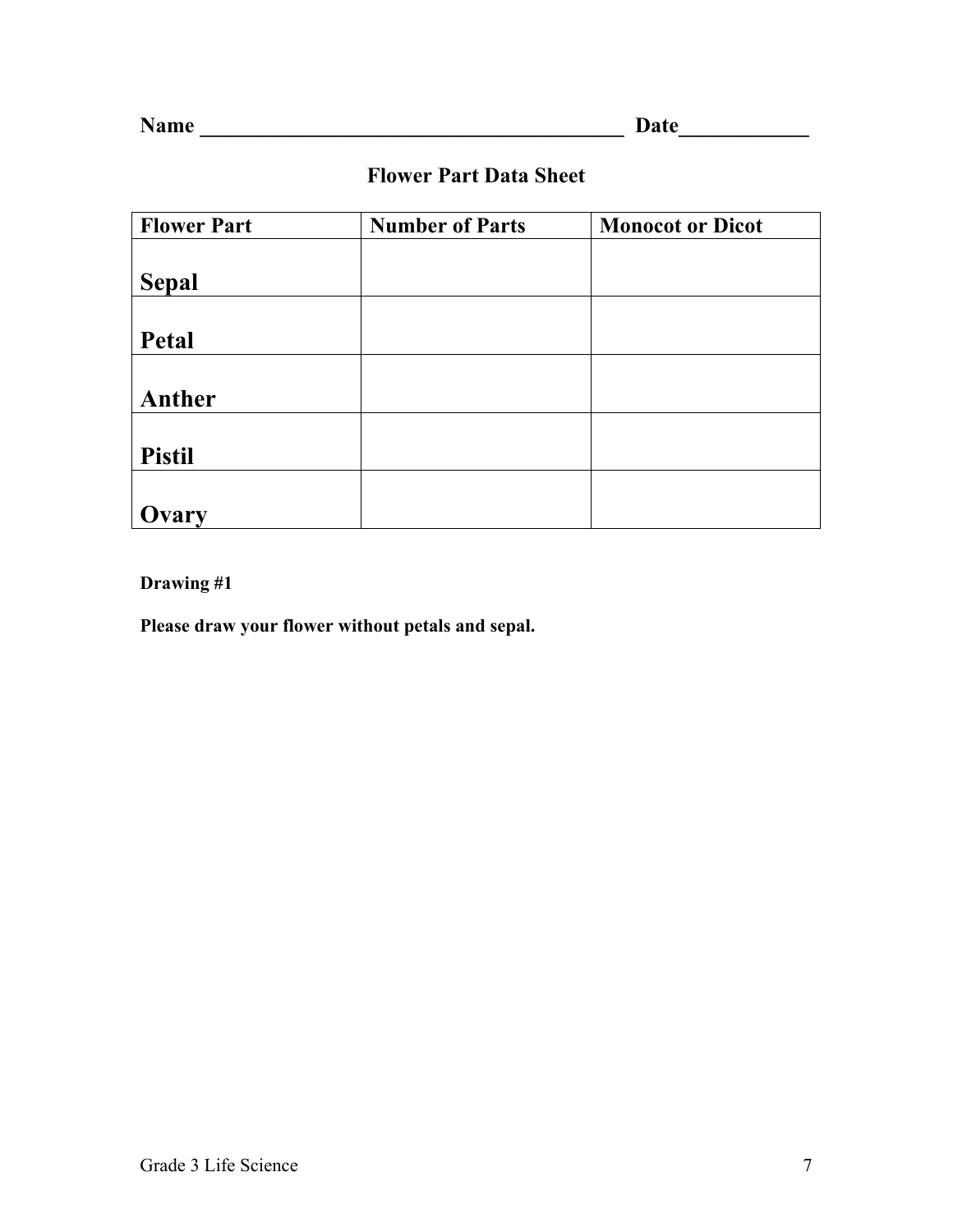# **Answer the questions below.**

1. Name the female parts of your flower.

2. Name the male parts of your flower.

3. Is your flower a monocot or a dicot?

4. Was your flower releasing pollen? How could you tell?

## **Conclusion**:

Please write 2-3 sentences on what you learned.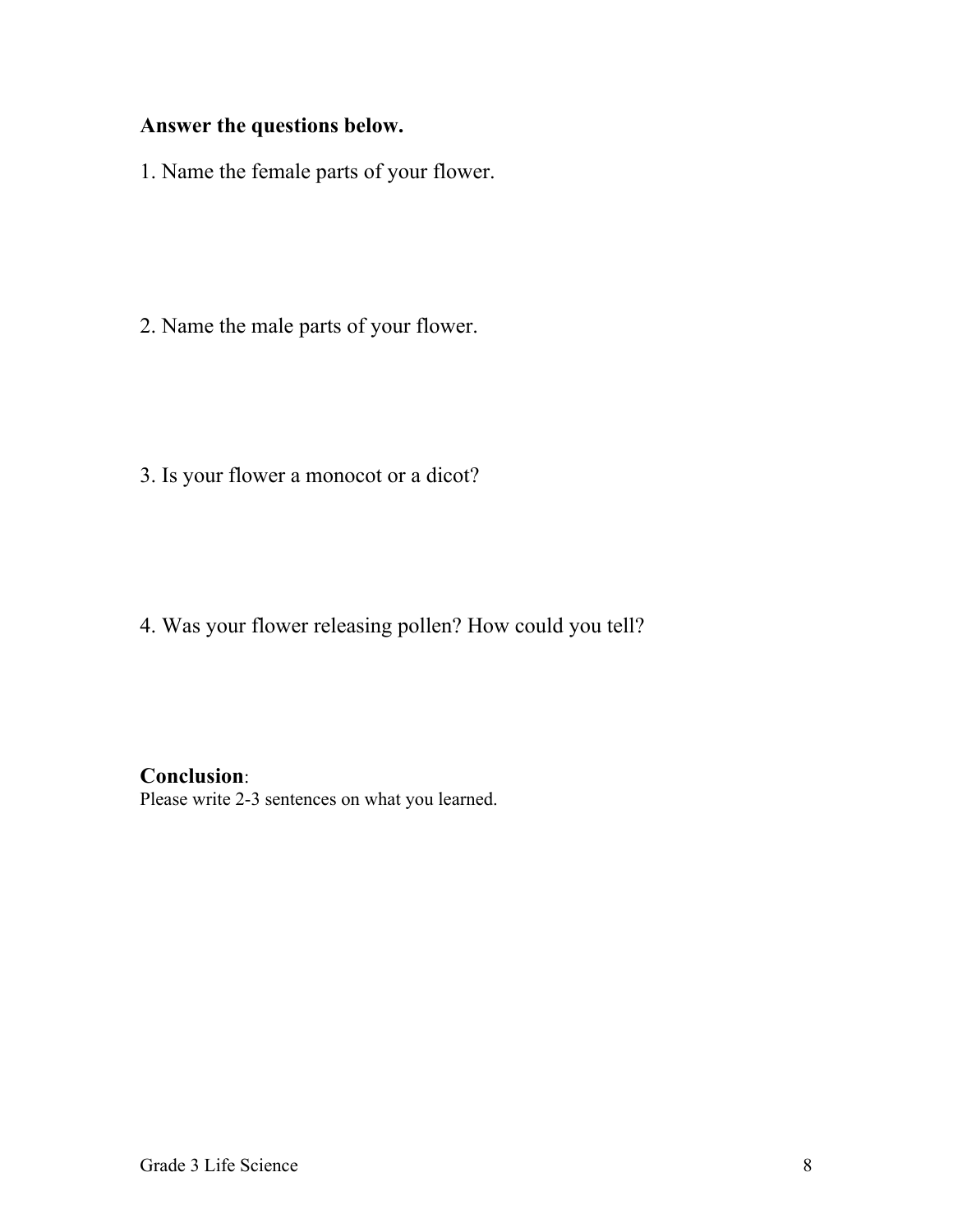# **Lesson 3 – Inherited Characteristics**

**Objective**: Learn how plants have inherited characteristics that help them live in a particular environment

**Materials:** research materials

### **Procedure:**

1. Assign students a plant to research, along with it's environment and determine how its characteristics fit the environment.

2. Students should present the plant (PowerPoint, podcast, poster, or a presentation style of their choosing) and show three characteristics that help it to live in that environment.

# **Lesson 4 – Are Leaves on a Tree the Same Size?**

Objective: Measure how plants respond to their environment

Materials: journal ruler

Procedure:

- 1. Choose a tree in the schoolyard
- 2. Measure the leaf width and petiole length of ten different leaves
- 3. Record the data.
- 4. Stand under the tree on a sunny day and notice how much sunlight hits the ground.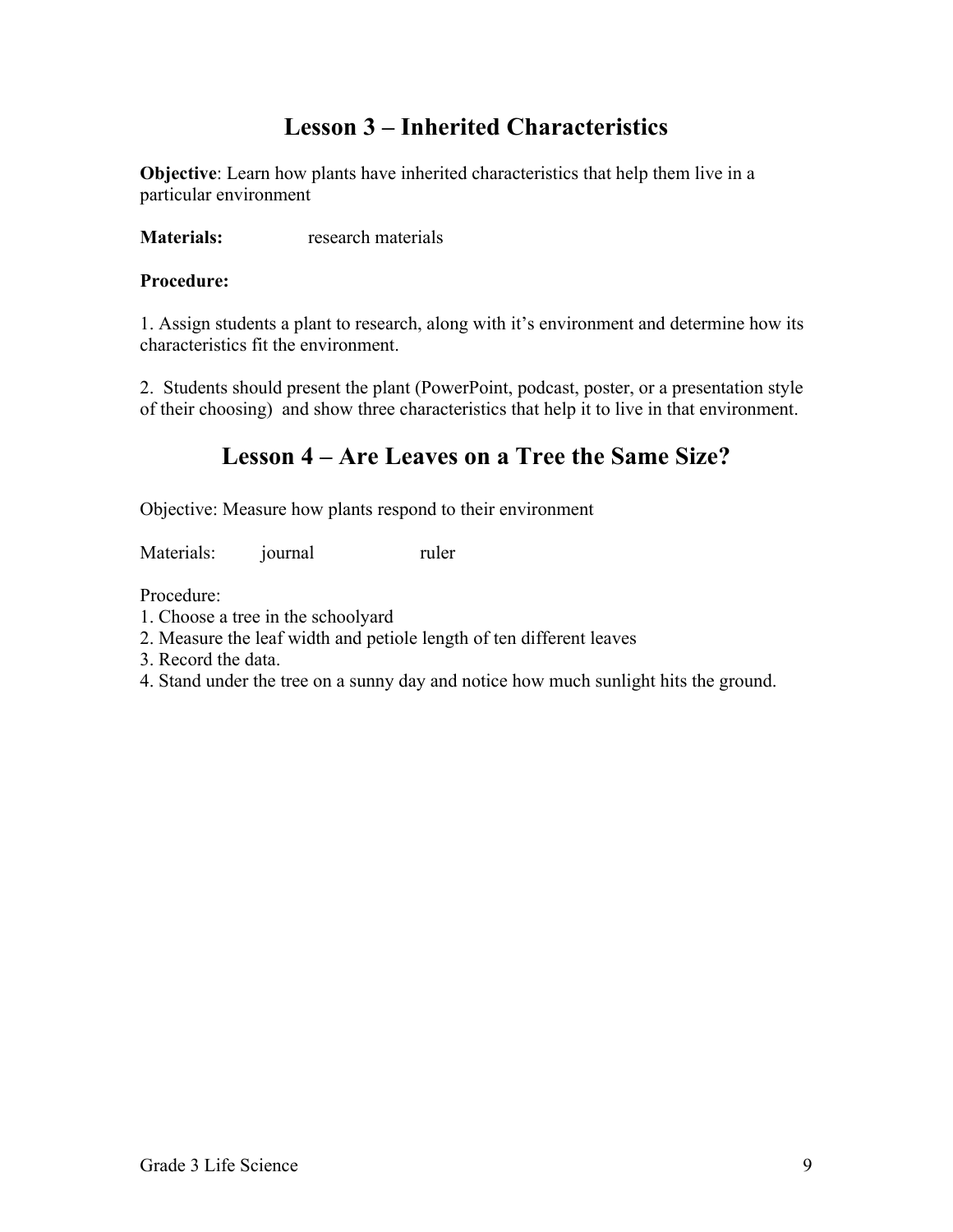| o |
|---|
|   |

# **Leaf Data Sheet**

| <b>Leaf Number</b> | <b>Leaf Width</b> | <b>Petiole Length</b> |
|--------------------|-------------------|-----------------------|
|                    |                   |                       |
| 2                  |                   |                       |
|                    |                   |                       |
|                    |                   |                       |
| 5                  |                   |                       |
| 6                  |                   |                       |
|                    |                   |                       |
| 8                  |                   |                       |
|                    |                   |                       |
| 10                 |                   |                       |

### **Questions**

1. Why are some leaves wider than others to catch sunlight?

2. Why are the petioles of the leaves different lengths to catch sunlight?

3. Do you think that the leaves of a tree are the same every year or do the leaves of the tree adapt to the amount of light each year?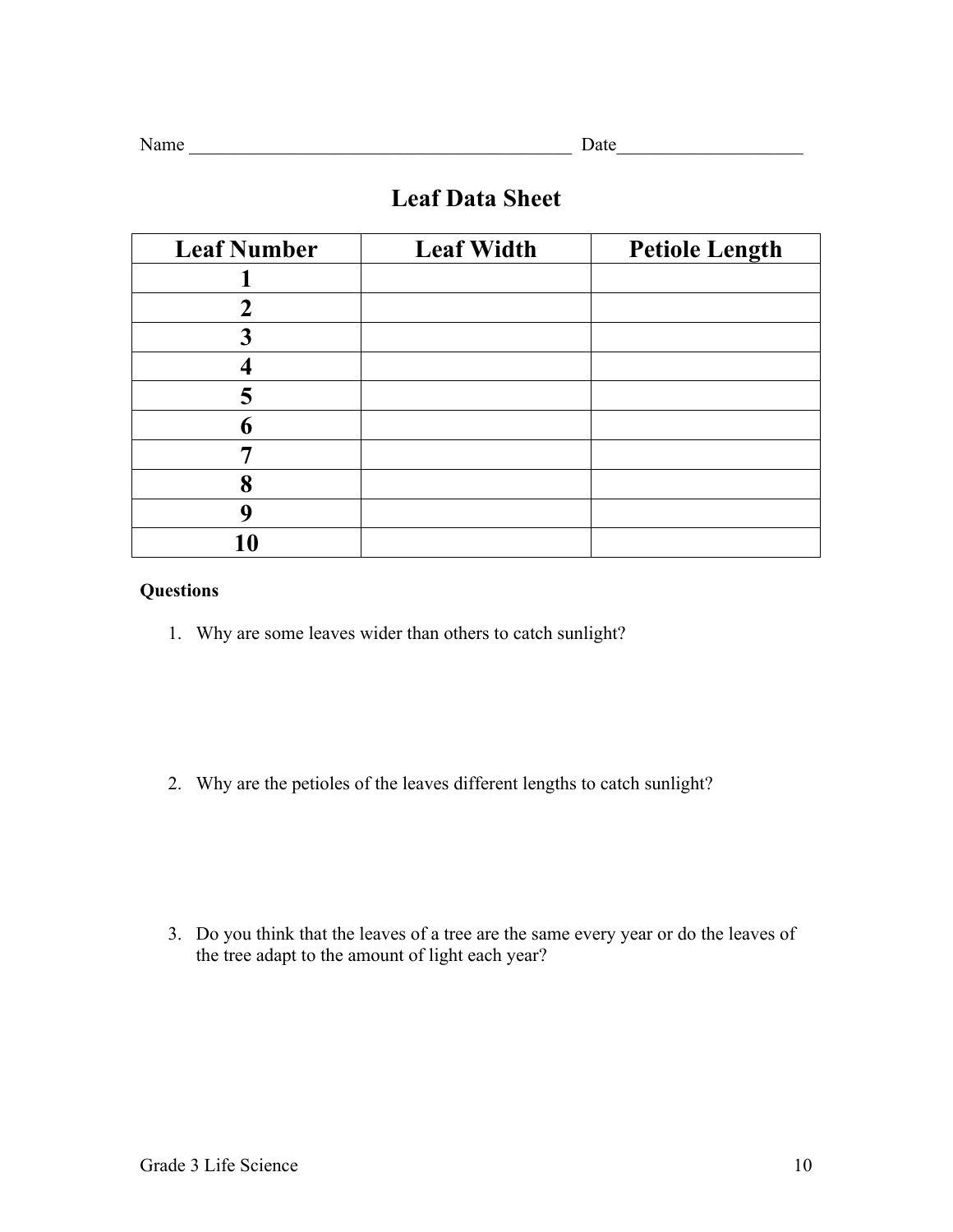Teacher notes: When leaves grow in the spring, they grow into the available sunlight. If no sunlight is near the leaf bud, it will grow a longer petiole (leaf stem) until it finds sunlight. The overall effect of this is that very little sunlight reaches the ground under a tree, as the leaves have captured almost all the available light.

# **Lesson 5 - Optional Experiment (if unit is done in the spring)**

Question: Is soil temperature a factor when different trees begin producing leaves in the spring?

**Materials:** soil thermometers different tree species

### **Procedure:**

- 1. Determine at least 4 different species of trees in the school yard and try to find each of two species
- 2. Measure the soil temperature at a depth of 2" at the base of the tree
- 3. Record the temperature at the same time and same weather each week
- 4. Record the development of buds and leaf growth
- 5. Continue measuring soil temperature until leaves at 2" long.

# **Lesson 6 – Plant Behaviors**

Objective: recognize plant behavior (geoptropism)

Materials: seeds

sealed plastic bags paper towels

### Procedure:

- 1. Wet a paper towel.
- 2. Fold the paper towel around a few seeds
- 3. Place the paper towel with seeds into the plastic bag and seal it
- 4. Tape the plastic bag on a window
- 5. After the seed sprouts, rotate the bag a  $\frac{1}{4}$  turn each week and observe the direction of root growth.
- 6. Draw the root each week.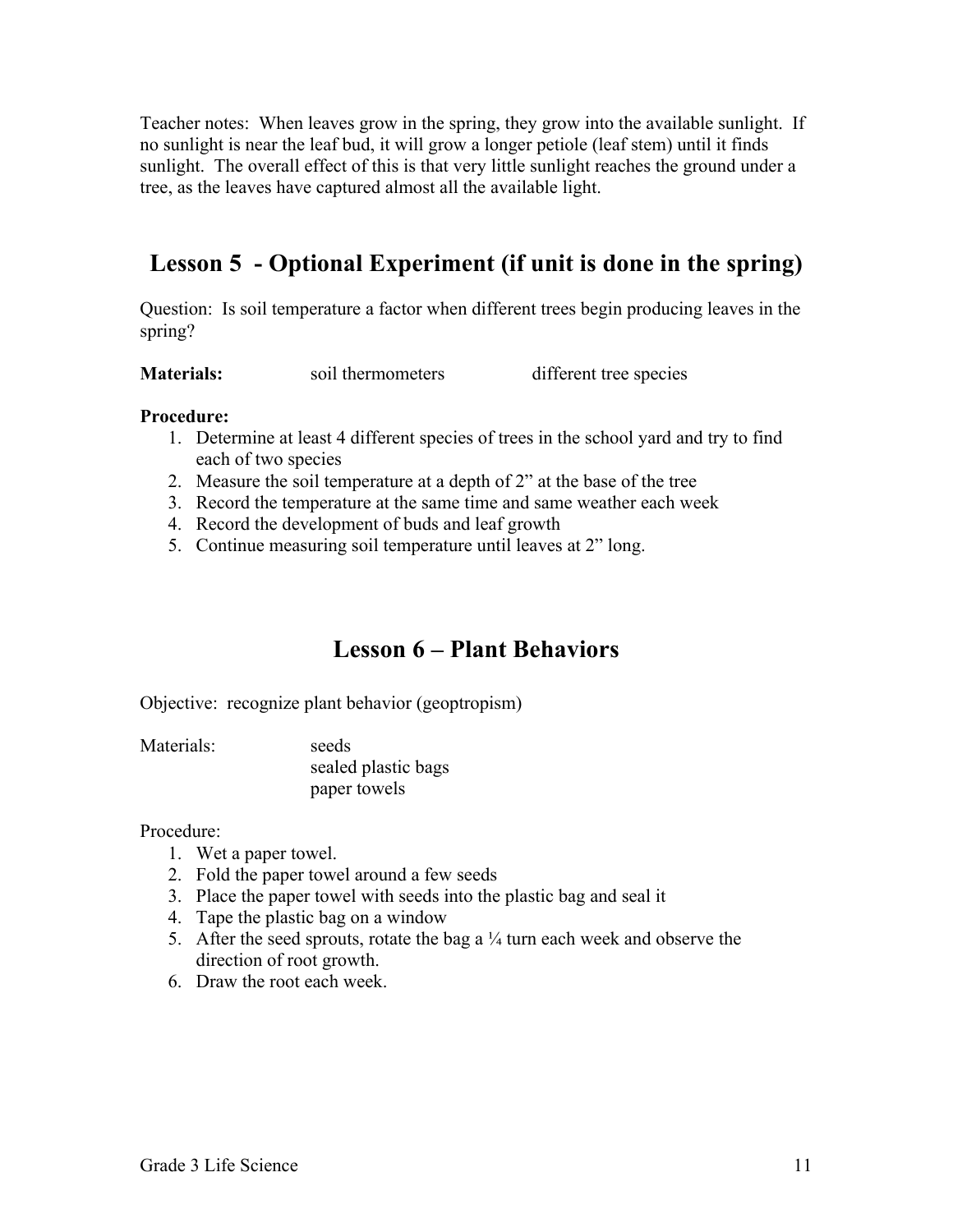# **Lesson 7 – Plant Behaviors**

**Objective**: recognize plant behavior (phototropism)

| <b>Materials:</b> | plants (bean, or any tall stem plant) |
|-------------------|---------------------------------------|
|                   | light source                          |

#### **Procedure:**

- 1. Divide the plants into two groups. Regular, dispersed light and light from one side
- 2. Treat the plants the same in every other aspect
- 3. Record the height and shape of the plant each week

## **Lesson 8 – Plant Behaviors**

**Objective**: recognize plant behavior (chemotropism)

**Materials:** plants salt

### **Procedure:**

- 1. Divide plant into two groups. Water with tap water and salty water (1% salt)
- 2. Treat the plants the same in every other aspect
- 3. Record the height of the plants each week.

Teacher note: Lessons 6,7 and 8 can be done simultaneously with several days of no science taught between them.

### **Lesson 9 - Photosynthesis**

**Resources** 

http://www.educationworld.com/a\_lesson/lesson/lesson024.shtml

**Objective**: Demonstrate an understanding of photosynthesis

**Materials:** aluminum foil plastic baggie living plant

### **Procedure:**

- 1. Choose a living plant to experiment on.
- 2. Cut out a shape of aluminum foil. Shine a light on the foil and record how much light gets through.
- 3. Tape the foil shape along the edges tightly onto a leaf of the plant.
- 4. Leave the foil on the plant for one month
- 5. On another leaf, cover it with a Zip-lock baggie and seal tightly.
- 6. Record any observed changes with the baggie the next day. (where did the water come from?)